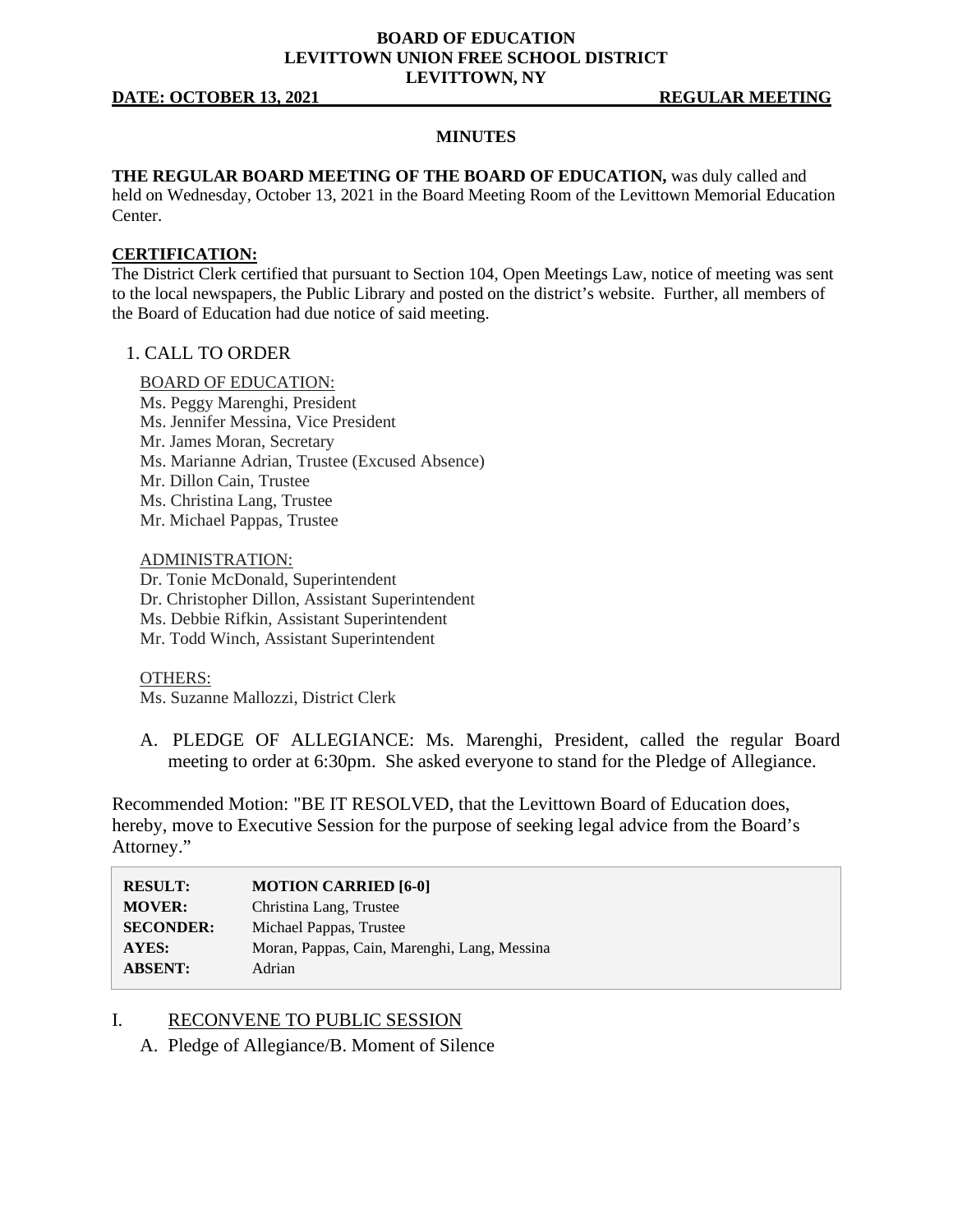# Ms. Marenghi, President, reconvened the Regular Board Meeting, calling it to order at 7:30pm. She asked everyone to stand for the Pledge of Allegiance, led by the students of MacArthur HS. She requested a moment of silence for all those serving our Country at home and abroad and to remember Diane Shapiro, former Board of Education President, who passed away this week. For the record, Ms. Marenghi noted that Trustee Marianne Adrian is excused from tonight's meeting.

Ms. Marenghi read the following statement from the Board of Education: "The Board has received several emails asking why we do not say the Pledge of Allegiance at our meetings. I am happy to say that we open every meeting at 6:30 with the Pledge and a moment of silence for our soldiers and then adjourn to our Executive Session. When we have students making presentations, we had them also say the pledge at 7:30pm, when we returned from Executive Session. Now that we are streaming our meetings, it seems that since people do not tune in until 7:30pm, they have assumed that we no longer say the pledge. Going forward, we will say the pledge when we reconvene the meeting at 7:30pm. We will continue to have the students say the pledge when they are making a presentation.

The Board is happy to see that our community has been attending our meetings of late. This is the place where concerns, comments and opinions are welcome and we will do our best, as elected representatives of the community, to address concerns within a timely manner. Your thoughts and concerns are important to us and we thank you for providing us with the opportunity to hear them."

# II. REPORTS

# A. Student Presentations

# i. Student Presentation - MacArthur High School

Mr. Joseph Sheehan, Principal, introduced Senior Khalil Garrett who presented a video by the senior members of WMHS, a student run station, detailing what it takes to put on the daily morning announcements, under the direction of Business Teacher, Mr. William Farney, Board President Peggy Marenghi thanked all who participated for their enthusiasm and hard work.

# B. Recognition

### i. Board Recognition

Ms. Marenghi recognized former Board of Education President, Gina Interdonato for attending as well as many faculty members and building administrators for showing up and thanked them for attending.

Mr. Winch noted that the District is proud to take part in the annual School Board Recognition week and to thank the Levittown Board of Education for their hard work and commitment to the Levittown community and its children. It is a time for us to promote awareness and understanding of the important work performed by School Board members across the State. He commented that it takes strong school bonds to build a strong community and the individuals here devote countless hours to making sure that our schools are helping every child learn at a high level. They make tough decisions every month and spend many hours studying education issues and regulations in order to provide the kind of program that our citizens expect. School Board members statewide collectively oversee more 2.4 million K-12 students. We are extremely proud of the efforts that each of our Board members have put forward in order to truly provide "success for every student." We recognize the accomplishments and years of service for all our Board members : Ms. Peggy Marenghi, President (12 years), VP Jennifer Messina (5 years), Secretary James Moran (23 years), Trustee Marianne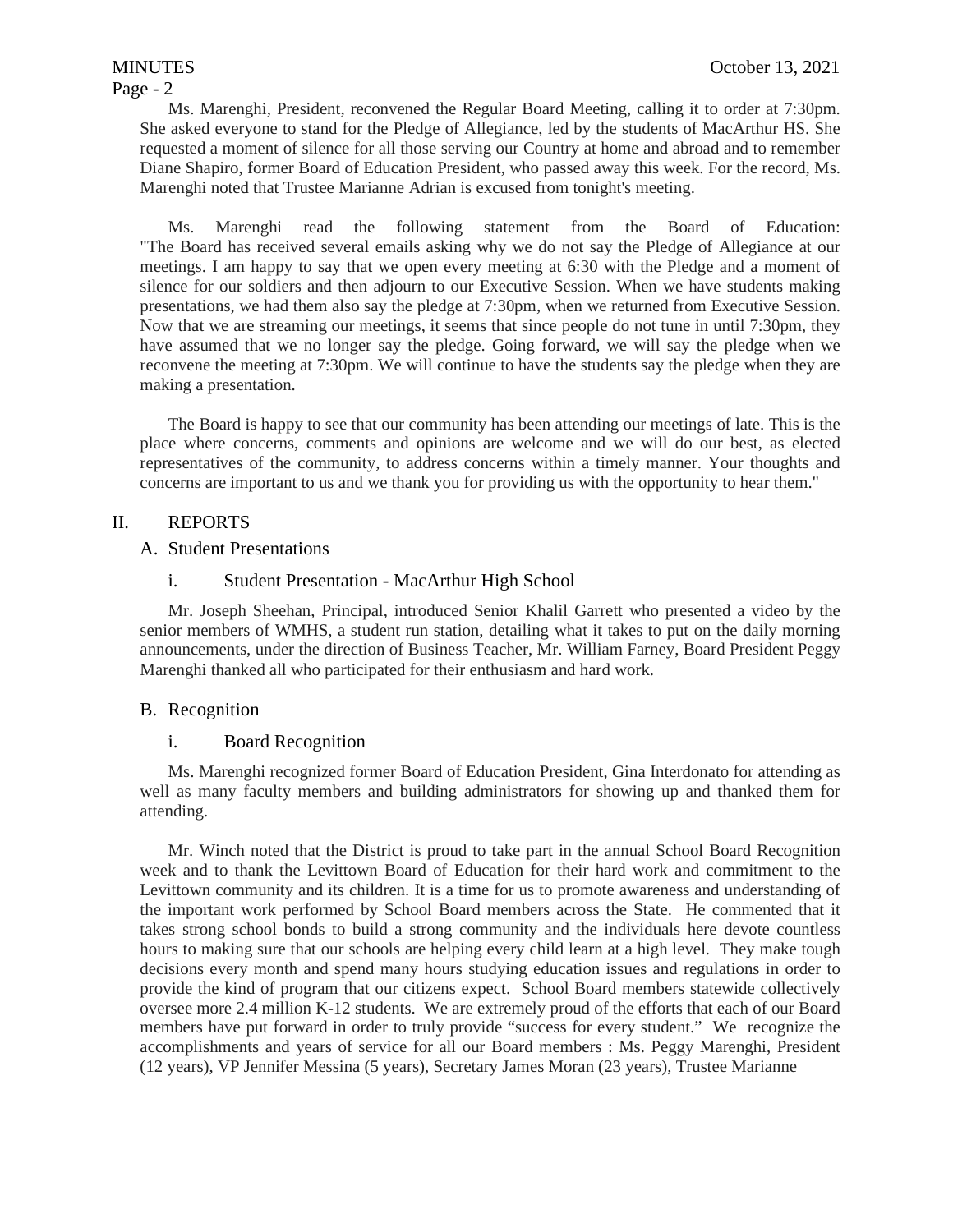## Page - 3

Adrian (7 years), Trustee Dillon Cain (5 years), Trustee Christina Lang (6 years) and Trustee Michael Pappas (14 years). Many elected officials have added their congratulations, including County

Executive Laura Curran, State Senators Dave McDonough and Kevin Thomas, NYS Assemblyman John Mikulin, and County Legislators John Ferretti and Tom McKevitt, as well as PTA Council and various student groups from Salk, MacArthur, Division and Wisdom Lane. Mr. Winch also made mention of the beautiful posters from the six elementary schools that adorn the back wall of the Board Room.

Dinner for the Board was provided, with thanks, by our three bargaining units, CSEA (Tom Duwe President), LUT (John Caufield, President) and ALSA (John Avena, President).

Ms. Marenghi spoke for the entire Board of Education saying they are humbled and thankful for parents, students, faculty, staff, administrators, PTA, and central office who have always functioned as a community of togetherness. There is nothing more important to the Board than having a community where our kids feel safe coming to school, they receive a good education and they have the freedom to be who they are supposed to be.

# ii. Art Display - Summit Lane School

Ms. Marenghi asked those in attendance to look around the room at the spectacular artwork done by the student of Summit Lane and asked Principal Keith Squillacioti to extend the Board's gratitude to students and faculty members who participated in this.

# A. Superintendent:

Dr. McDonald followed up on an insurance questions indicating BOCES has confirmed that all cultural arts programs that the PTA uses in our schools will be covered by insurance.

### Board President, Ms. Marenghi, read the following statement:

"Tonight is bittersweet. With a unanimous vote, the Board of Education has accepted the resignation of Dr. McDonald for the purpose of retirement. Dr. McDonald is Levittown. From her time at Memorial as a student to her years in Division as a teacher and administrator to these last eight years as our Superintendent of Schools, she has always put Levittown first. Her love for and commitment to our students, staff and the Levittown Community will be missed.

During her tenure, the District has boosted its academic offerings, including additional Advanced Placement opportunities through the AP Capstone program; implemented and expanded upon its oneto-one technology initiative; increased its focus on social-emotional learning; expanded its Summer learning opportunities and introduced flexible learning spaces and outdoor learning opportunities.

We thank Dr. McDonald for her years of dedication to the Levittown Public School and community. Over the next few weeks, we will be reviewing our options as to how best to fill the position of our next Superintendent of Schools."

Dr. McDonald thanked everyone including the best administrative staff, an amazing Central Office staff, and an incredible Board of Education.

1. Comments and Reports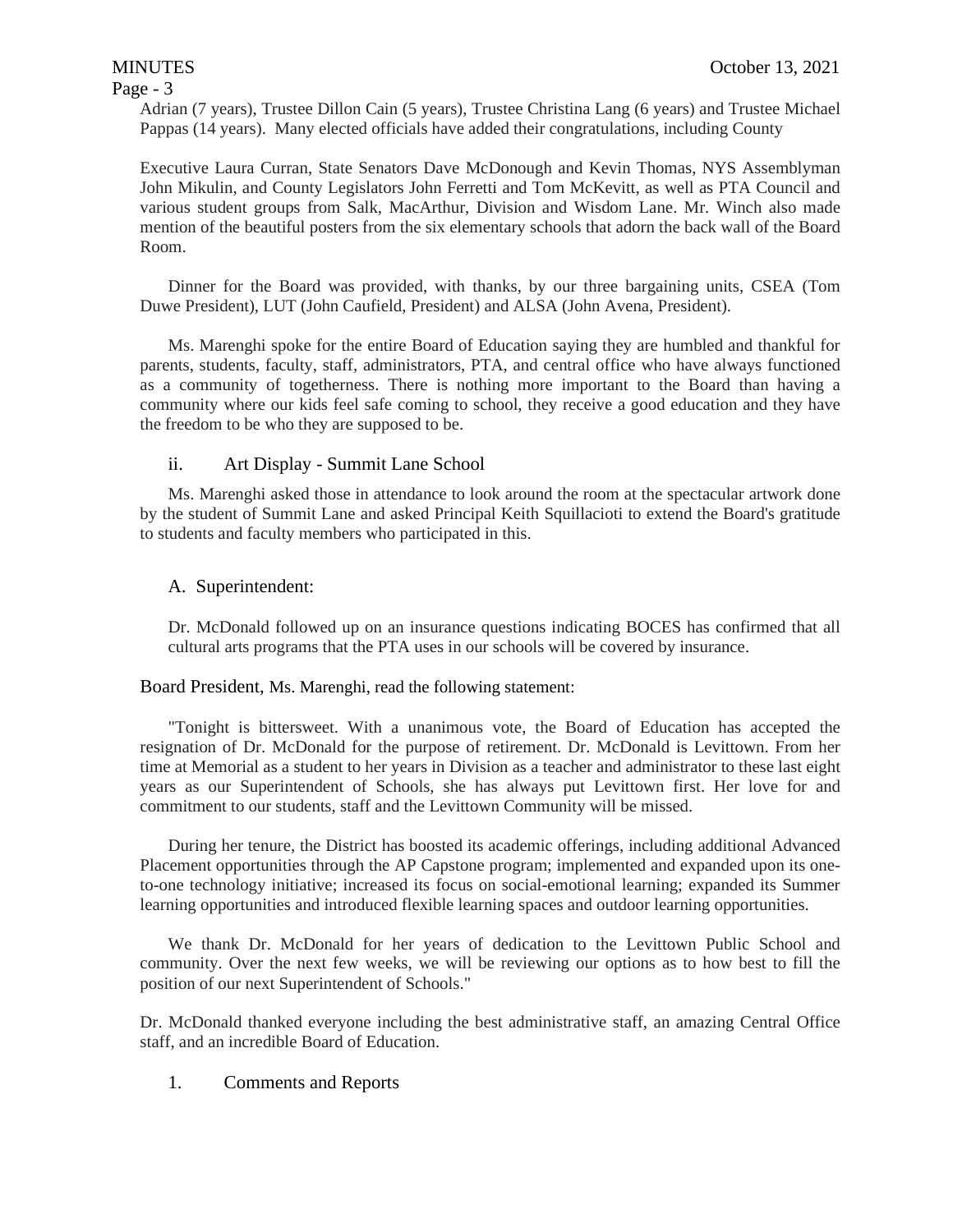# A. Mental Health Support in Our Schools - S. Farber

Ms. Debbie Rifkin, introduced Dr. Susan Farber to explain the SEL (Social Emotional Learning) programs available to our Community.

Dr. Susan Farber, Director of Pupil Services, presented the details of the programs, divided into Elementary, Middle and High School and how the District is providing support to students, staff and the Levittown community to make sure that everyone has the access they need. There were several questions from Ms. Marenghi (Middle school classroom push-ins, who pushes in, frequency, growth mindset, in-house or programs brought in) and Ms. Messina, (resources through NY Project Hope, transitioning students back from pandemic, team meetings, identifying students who may be of concern, locations of Beautiful Me program). Dr. McDonald asked Ms. Marenghi & Ms. Messina to submit those questions in writing to her which will be forwarded to Dr. Farber for a response. The Board thanked Dr. Farber noting that the District has truly grown our outreach programs and that's a huge upgrade in the past years.

### 2. Follow-up to Prior Public Be Heard Questions

Dr. McDonald responded to the public-be-heard questions from the September 22nd meeting, reading correspondence to Ms. Michelle Gartelman, Ms. Beth Lyons and Mr. Joseph Massoni. Ms. Lillian Conroy's response was not read.

- 3. Follow-up to Board Questions NONE
- D. Board of Education
	- 1. Comments and Reports NONE
	- 2. Correspondence NONE
	- 3. Student Liaisons

Mr. Sheehan introduced the new student representative to the Superintendent from MacArthur HS, Khalil Garrett. Khalil is a Senior, member of business, world language and national honor societies. He's a Renaissance gold card holder and recently was designated by College Board as a National African American scholar. In addition, he possesses enormous acting & performing talents, including 3 parts in the MacArthur presentation of Hello Dolly, Mac's got talent 2019 champion, equity diversity and inclusion team, Maccept, Pride for all and key clubs. He is a valued member of winter and spring track teams. Congratulations to Khalil on this appointment.

Khalil spoke about Pep Rally and homecoming, including the parade and the crowning of homecoming king (Jack Butler) and homecoming queen (Kylie Zanelli). The Class of 2022 Senior group photo has been taken and will be placed in the yearbook. Congratulations to Eunice Lee and Andrew Baek for being named National Merit Commended Students by the National Merit Scholarship Corporation for their outstanding scores on last year's PSAT exams, finishing in the top 3.5 % of all test takers in the Country. Thank you to Ms Savage and Ms. Mayer for spear-heading this year's "Pink Out" with all proceeds being donated to Memorial Sloan Kettering Cancer Center. Social Studies teacher Mrs. Fritch will be taking her Facing History students to the Glen Cove Holocaust museum on October 28th.

Chris Powers, Division Student representative, noted that Division welcomed 50 new students this year with a breakfast meeting peer leaders, administration, counselors and support staff. 9th grade students were also welcomed on October 6th, eating lunch outdoors and participating in conversations with other students. Peer tutoring is starting up again and anyone who needs help, please contact Mr.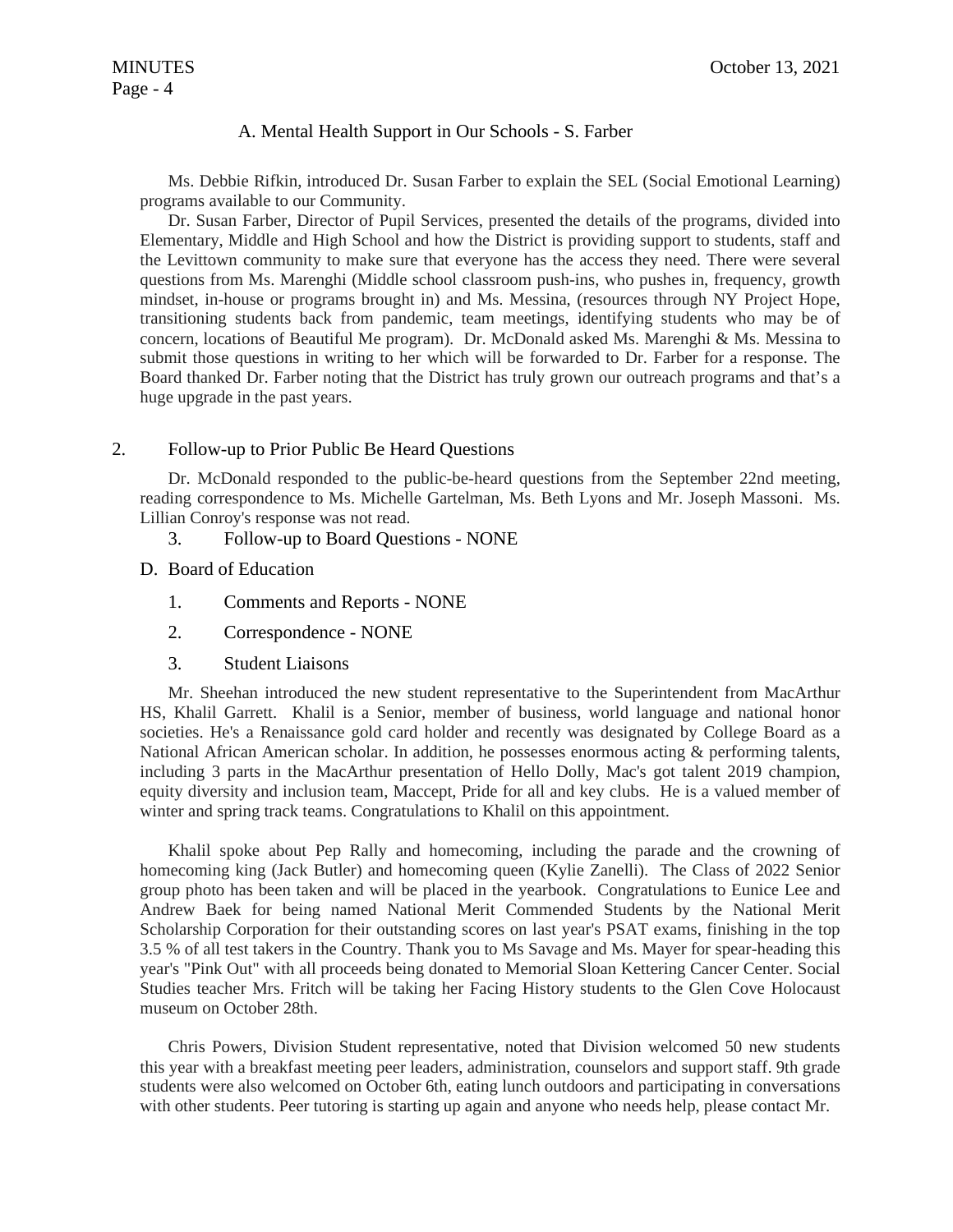Pierce. Sports related news included information about the alumni baseball game, dig pink volleyball, varsity boys & girls soccer senior nights and boys football senior night.

# III. PUBLIC BE HEARD

The guidelines pertaining to Public Be Heard were read.

Mr. James Hudak, 20 Wood Lane, Levittown - Mr. Hudak requested information on purchase of night-vision goggles. "Who authorized payment and who will be trained to use them? Also, questioned if former employees will be required to reimburse the District for "stolen" time?

### IV. CONSENT AGENDA

1. Minutes - Approval of Minutes RESOLUTION # 21-22-469

Recommended Motion: "Make the necessary corrections and move the approval of the minutes of the September 22, 2021 meeting."

Correction to Minutes from September 22 meeting, Consent Agenda, Item #4 Budget Transfers: Mr. Pappas noted that "Amazon drivers are making \$25 per hour delivering cellphone packages. If we're not getting drivers, we have to look at an increase in pay or signing bonuses, like private companies are doing." Ms. Marenghi agreed.

| <b>RESULT:</b>   | <b>MOTION CARRIED [6-0]</b>                  |
|------------------|----------------------------------------------|
| <b>MOVER:</b>    | James Moran, Secretary                       |
| <b>SECONDER:</b> | Dillon Cain, Trustee                         |
| AYES:            | Moran, Pappas, Cain, Marenghi, Lang, Messina |
| <b>ABSENT:</b>   | Adrian                                       |

### 2. Warrants RESOLUTION # 21-22-470

Recommended Motion: "WHEREAS, all claims, warrants and charges against the School District have been reviewed by the Claims Auditor and have been certified by the Claims Auditor for payment,

NOW, THEREFORE, BE IT RESOLVED, that the SEPTEMBER 2021 report of the Claims Auditor be accepted."

| <b>RESULT:</b>   | <b>MOTION CARRIED [6-0]</b>                  |
|------------------|----------------------------------------------|
| <b>MOVER:</b>    | James Moran, Secretary                       |
| <b>SECONDER:</b> | Dillon Cain, Trustee                         |
| <b>AYES:</b>     | Moran, Pappas, Cain, Marenghi, Lang, Messina |
| <b>ABSENT:</b>   | Adrian                                       |

## 3. Business Office Reports RESOLUTION # 21-22-471

Recommended Motion: "RESOLVED, that the Levittown Board of Education does, hereby, accept the following reports from the Business Office:

- Credit card statement from Citibank for statement ending 8/22/21 and 9/6/21.
- Claims Audit Report for the month of September 2021."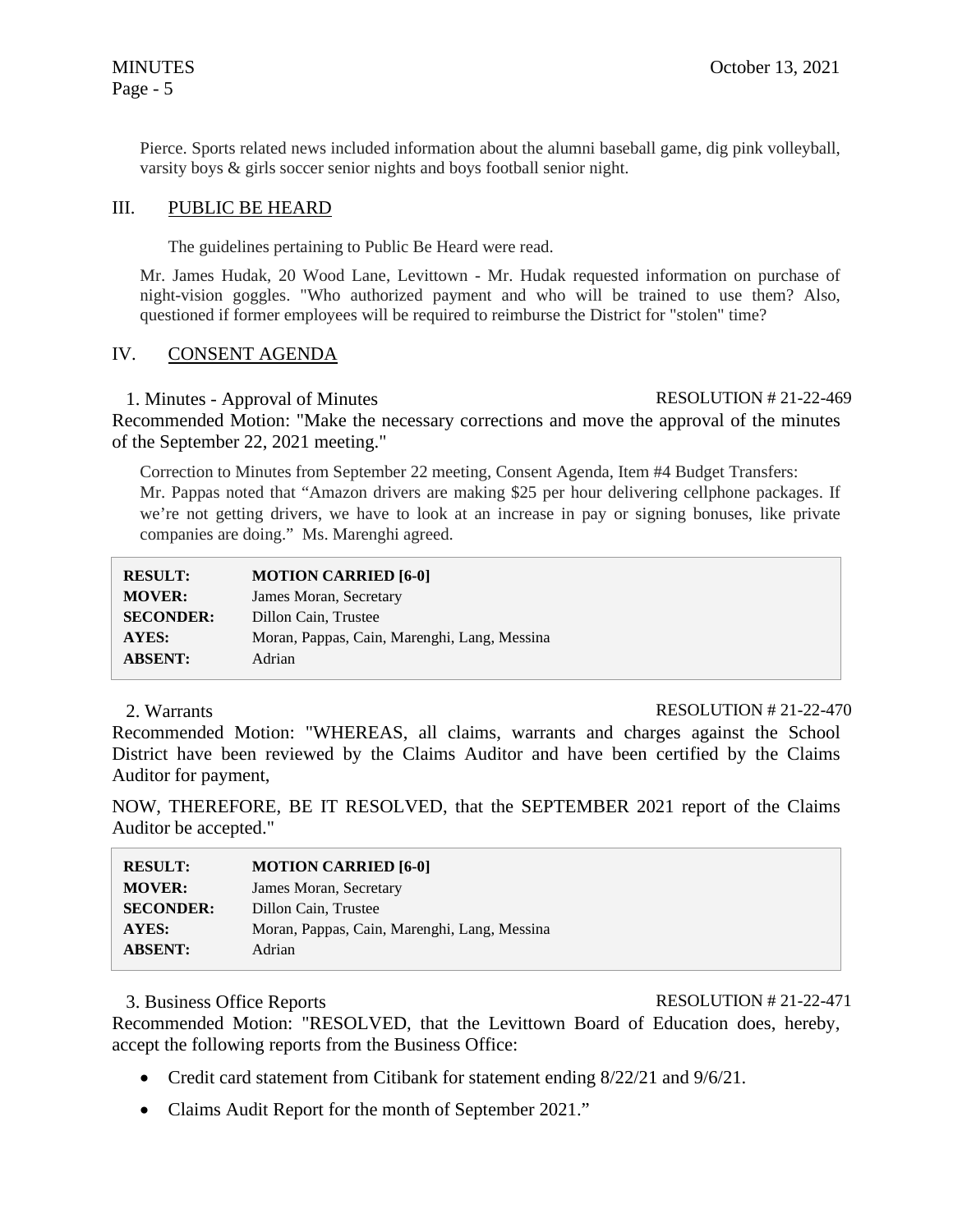| <b>RESULT:</b>   | <b>MOTION CARRIED [6-0]</b>                  |
|------------------|----------------------------------------------|
| <b>MOVER:</b>    | James Moran, Secretary                       |
| <b>SECONDER:</b> | Dillon Cain, Trustee                         |
| AYES:            | Moran, Pappas, Cain, Marenghi, Lang, Messina |
| <b>ABSENT:</b>   | Adrian                                       |

4. Budget Transfers RESOLUTION # 21-22-472

Recommended Motion: "WHEREAS, in compliance with New York State Government

Accounting practices, the attached budget transfers have been prepared and recommended by the Assistant Superintendent for Business and Finance,

| Code                                         | <b>Code Description</b>                  | <b>Amount From</b> | <b>Amount To</b> |
|----------------------------------------------|------------------------------------------|--------------------|------------------|
| 2020.4500.00.2200                            | Material & Supplies                      | \$30,000           |                  |
| 2855.4000.00.0000                            | Interschool Athletic Contractual Expense |                    | \$30,000         |
| Reason: Increased cost of athletic trainers. |                                          |                    |                  |
| A2250.4900.00.0000                           | Spec Ed BOCES Services                   | \$40,000           |                  |
| A2250.4080.00.3450                           | Residential Maintenance                  |                    | \$40,000         |

*Reason: There have been multiple vendor rate increases that require an increase to purchase order.* 

NOW, THEREFORE, BE IT RESOLVED, that the Levittown Board of Education does, hereby, approve the attached budget transfers."

| <b>RESULT:</b>   | <b>MOTION CARRIED [6-0]</b>                  |
|------------------|----------------------------------------------|
| <b>MOVER:</b>    | James Moran, Secretary                       |
| <b>SECONDER:</b> | Dillon Cain, Trustee                         |
| AYES:            | Moran, Pappas, Cain, Marenghi, Lang, Messina |
| <b>ABSENT:</b>   | Adrian                                       |
|                  |                                              |

5. Town of Hempstead Land Swap RESOLUTION #21-22-473 Recommended Motion: "RESOLVED, that the Levittown Board of Education approve the payment to the Town of Hempstead in the amount of \$18,200 to cover survey and engineering costs associated with land swap and;

Be it further RESOLVED that the President of the Levittown Board of Education is hereby approved to authorize payment."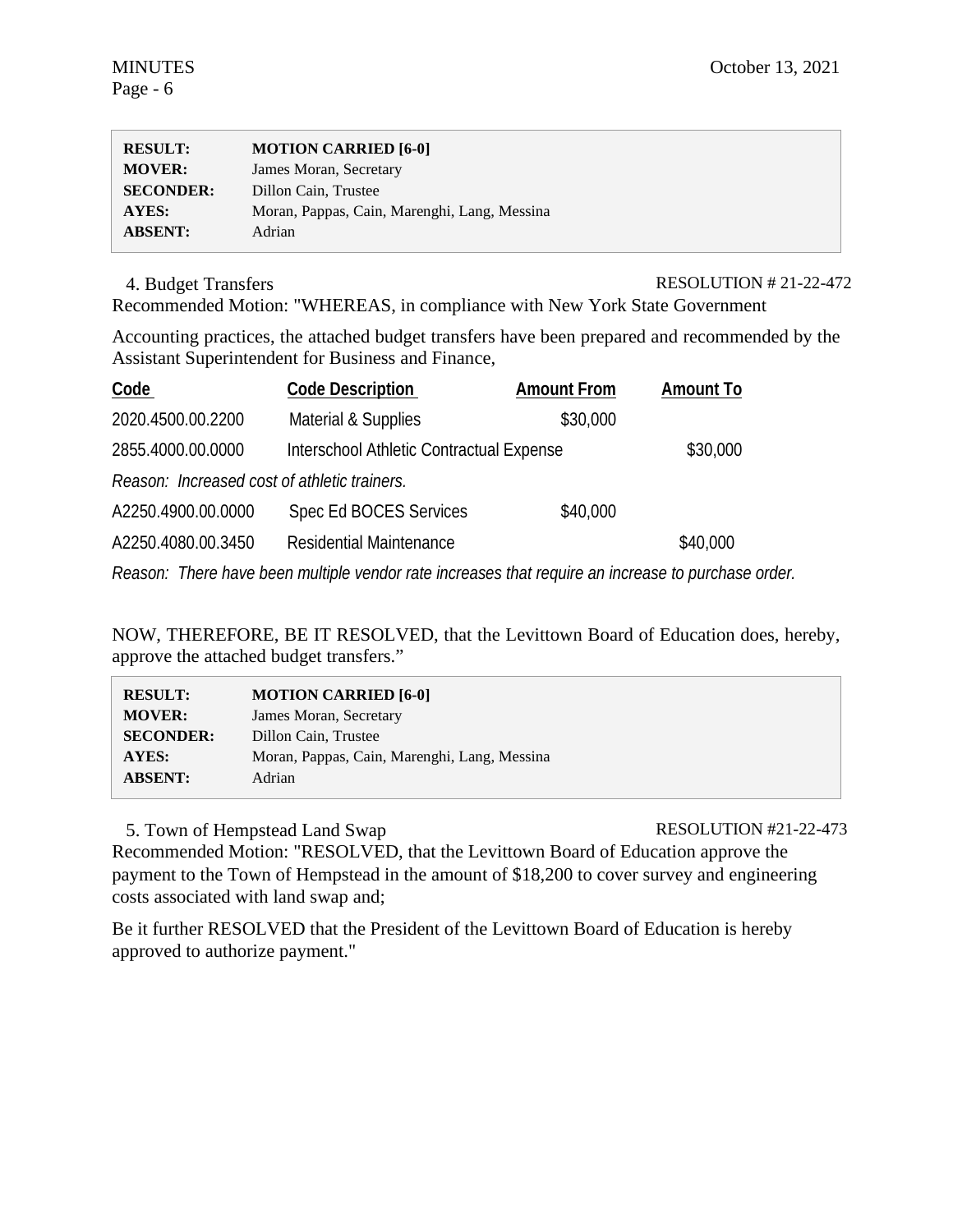| <b>RESULT:</b>   | <b>MOTION CARRIED [6-0]</b>                  |
|------------------|----------------------------------------------|
| <b>MOVER:</b>    | James Moran, Secretary                       |
| <b>SECONDER:</b> | Dillon Cain, Trustee                         |
| <b>AYES:</b>     | Moran, Pappas, Cain, Marenghi, Lang, Messina |
| <b>ABSENT:</b>   | Adrian                                       |

6. Intermunicipal Agreement with County of Nassau RESOLUTION # 21-22-474 Recommended Motion: "WHEREAS, the Board of Education of the Levittown Union Free School District desires to enter into an Intermunicipal Agreement with the County of Nassau for the purchase, upgrade and installation of new audio and video equipment for Division Avenue High School, and for the receipt of an \$39,500.00 Grant from Nassau County to be applied toward the purchase of this equipment ("the Project"); and

WHEREAS, the Project is subject to classification pursuant to the State Environmental Review Act ("SEQRA"); and

WHEREAS, the purchase of the baseball field is classified as a Type II Action pursuant to SEQRA regulations; and

WHEREAS, SEQRA regulations declare Type II Actions to be actions that have no significant impact on the environment and require no further review pursuant to SEQRA; and

WHEREAS, the Board of Education, as the lead agency involved, has examined the information related to the Project and has determined that the Project is properly classified as a Type II Action; and

NOW, THEREFORE, BE IT RESOLVED, that the Board of Education hereby declares itself as the lead agency in connection with the requirements of SEQRA; and

BE IT FURTHER RESOLVED, that the Board of Education hereby declares that the Project is a Type II Action which requires no further SEQRA review."

| <b>RESULT:</b>   | <b>MOTION CARRIED [6-0]</b>                  |
|------------------|----------------------------------------------|
| <b>MOVER:</b>    | James Moran, Secretary                       |
| <b>SECONDER:</b> | Dillon Cain, Trustee                         |
| <b>AYES:</b>     | Moran, Pappas, Cain, Marenghi, Lang, Messina |
| <b>ABSENT:</b>   | Adrian                                       |

7. Intermunicipal Agreements - Fuel RESOLUTION # 21-22-475

Recommended Motion: "RESOLVED, pursuant to Article 156.5 of the New York State Education Law, the Levittown Board of Education, does, hereby, approve the attached Intermunicipal Agreement between the Levittown Union Free School District and the following school district for the purpose of Levittown providing access to the fueling station;

• Wantagh School District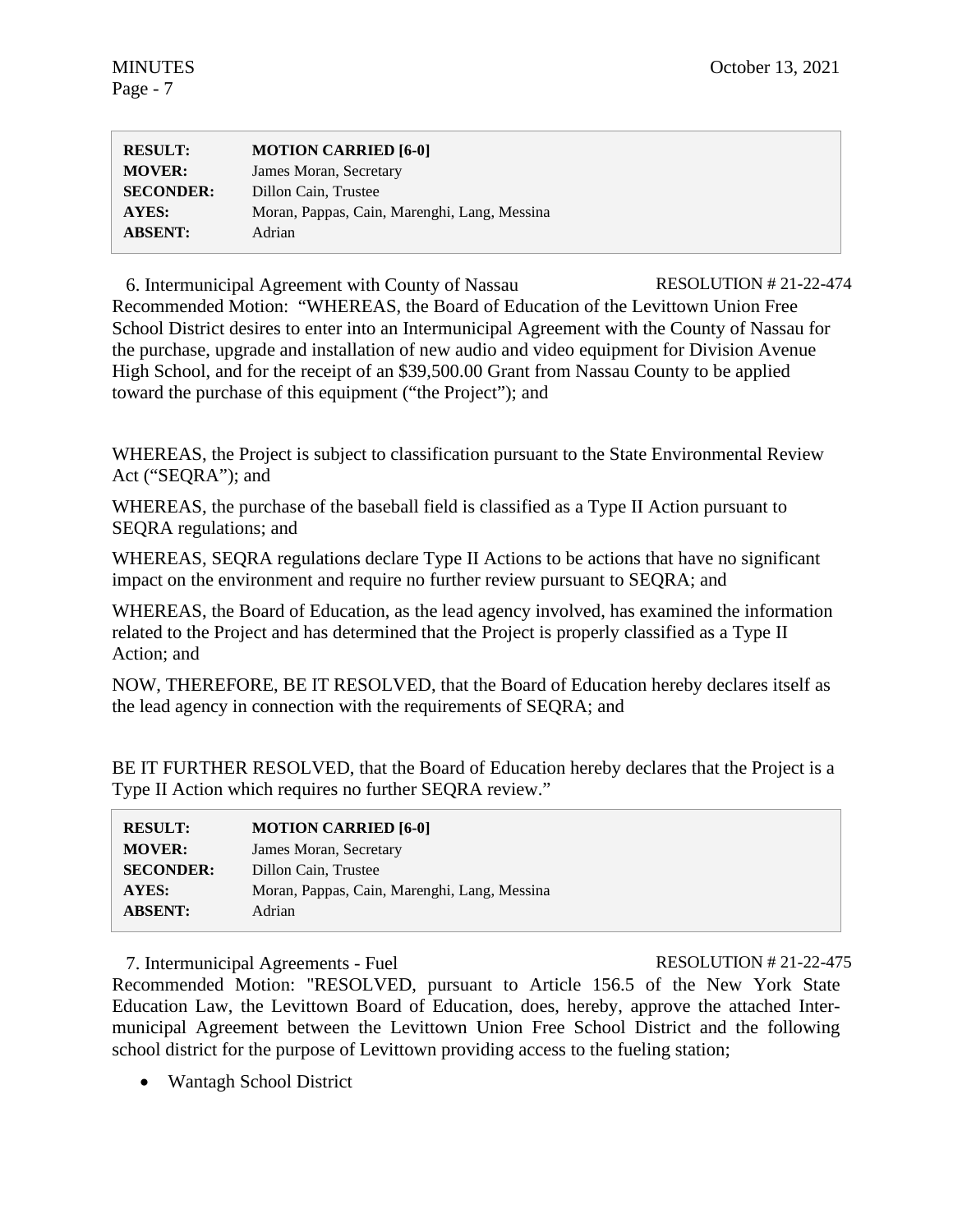BE IT FURTHER RESOLVED that the Board of Education President is, hereby, authorized to execute the agreement and the coordinating contract."

| <b>RESULT:</b>   | <b>MOTION CARRIED [6-0]</b>                  |
|------------------|----------------------------------------------|
| <b>MOVER:</b>    | James Moran, Secretary                       |
| <b>SECONDER:</b> | Dillon Cain, Trustee                         |
| AYES:            | Moran, Pappas, Cain, Marenghi, Lang, Messina |
| <b>ABSENT:</b>   | Adrian                                       |

8. Agreement with Synovia Solutions, LLC for GPS units RESOLUTION # 21-22-476 Recommended Motion: "RESOLVED that the Levittown Board of Education approve two threeyear lease agreements with Synovia Solutions, LLC for the installation of GPS units and monitoring services, and,

BE IT FURTHER RESOLVED that the President of the Levittown Board of Education is, hereby, authorized to sign the attached agreements and documents."

| <b>RESULT:</b>   | <b>MOTION CARRIED [6-0]</b>                  |
|------------------|----------------------------------------------|
| <b>MOVER:</b>    | James Moran, Secretary                       |
| <b>SECONDER:</b> | Dillon Cain, Trustee                         |
| AYES:            | Moran, Pappas, Cain, Marenghi, Lang, Messina |
| <b>ABSENT:</b>   | Adrian                                       |

9. Contract with Jostens Yearbook 2023-2025 RESOLUTION # 21-22-477

Recommended Motion: "RESOLVED, that the Board of Education does, hereby, approve the attached contract with Jostens Yearbook to provide yearbook services for Wisdom Lane Middle School.

BE IT FURTHER RESOLVED, that the President of the Board of Education is, hereby, authorized to execute the contracts."

| <b>RESULT:</b>   | <b>MOTION CARRIED [6-0]</b>                  |
|------------------|----------------------------------------------|
| <b>MOVER:</b>    | James Moran, Secretary                       |
| <b>SECONDER:</b> | Dillon Cain, Trustee                         |
| AYES:            | Moran, Pappas, Cain, Marenghi, Lang, Messina |
| <b>ABSENT:</b>   | Adrian                                       |

10. Approval of School Clubs RESOLUTION #21-22-478

Recommended Motion: "RESOLVED, that the Levittown Board of Education does, hereby, approve the attached Extra Classroom Activity Club Charters for the 2021-2022 school year."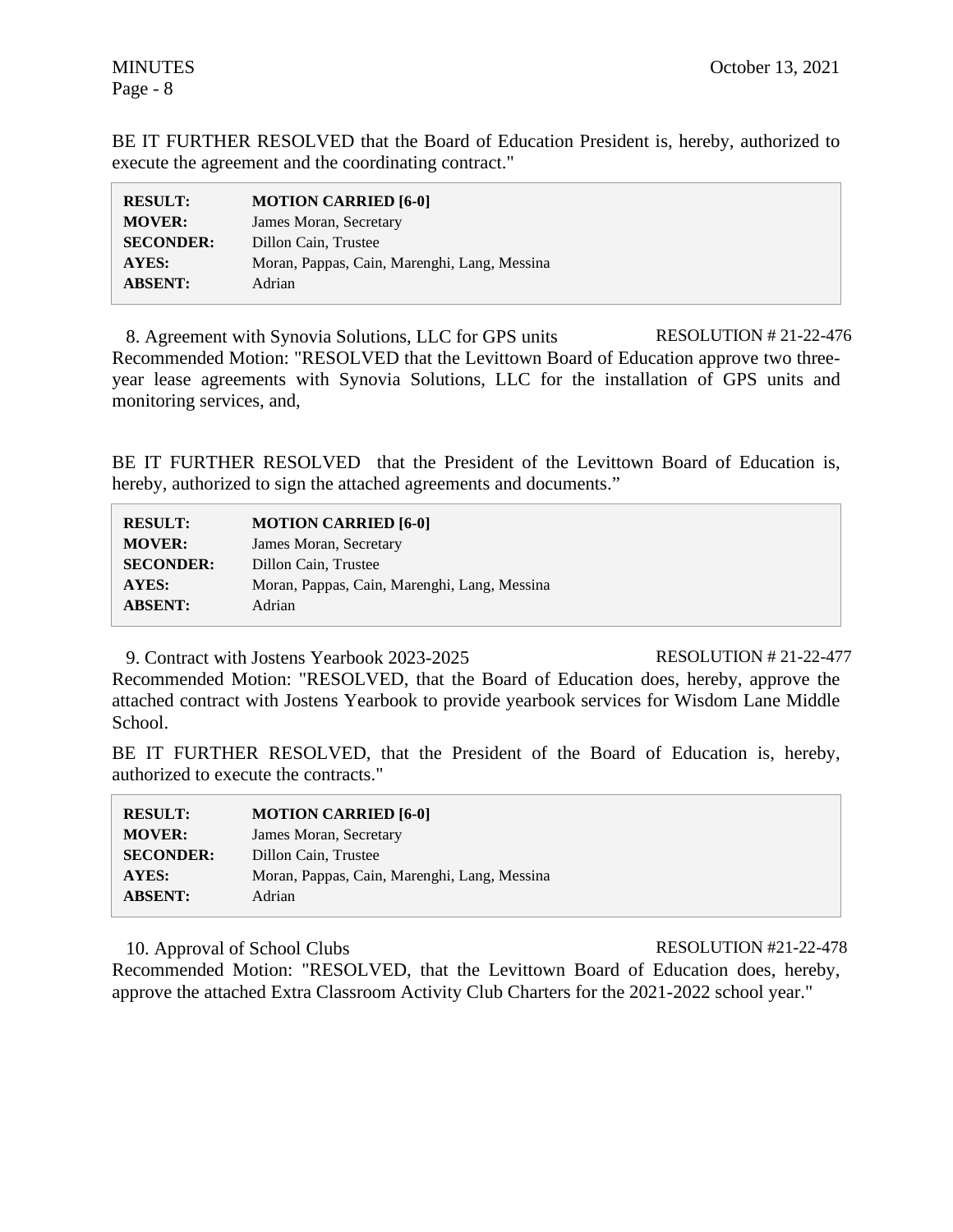| <b>RESULT:</b>   | <b>MOTION CARRIED [6-0]</b>                  |
|------------------|----------------------------------------------|
| <b>MOVER:</b>    | James Moran, Secretary                       |
| <b>SECONDER:</b> | Dillon Cain, Trustee                         |
| AYES:            | Moran, Pappas, Cain, Marenghi, Lang, Messina |
| <b>ABSENT:</b>   | Adrian                                       |

# 11. Special Education Contracts RESOLUTION # 21-22-479

Recommended Motion: "RESOLVED, that the Levittown Board of Education does, hereby, approve the attached contracts between the Levittown Public Schools and the following vendors to provide special education services as indicated:

- Islip UFSD
- Copiague Public Schools UFSD
- Milestones in Home Care, Inc.
- Bellmore UFSD
- East Meadow UFSD
- Apex Therapeutic Services, LLD
- Out East Therapy of New York

BE IT FURTHER RESOLVED that the Board of Education President is, hereby, authorized to execute these contracts."

| <b>RESULT:</b>   | <b>MOTION CARRIED [6-0]</b>                  |
|------------------|----------------------------------------------|
| <b>MOVER:</b>    | James Moran, Secretary                       |
| <b>SECONDER:</b> | Dillon Cain, Trustee                         |
| AYES:            | Moran, Pappas, Cain, Marenghi, Lang, Messina |
| <b>ABSENT:</b>   | Adrian                                       |

# 12. Obsolete Books/Calculators RESOLUTION # 21-22-480

Recommended Motion: "RESOLVED, that the Levittown Board of Education does, hereby, declare the books/calculators on the attached lists obsolete and that the items may be discarded and/or donated as possible or sold at the highest salvage value.

| <b>RESULT:</b>   | <b>MOTION CARRIED [6-0]</b>                  |
|------------------|----------------------------------------------|
| <b>MOVER:</b>    | James Moran, Secretary                       |
| <b>SECONDER:</b> | Dillon Cain, Trustee                         |
| AYES:            | Moran, Pappas, Cain, Marenghi, Lang, Messina |
| <b>ABSENT:</b>   | Adrian                                       |

13. Schedules RESOLUTION # 21-22-481

"RECOMMENDED MOTION: That the Levittown Board of Education does, hereby, approve the following schedules: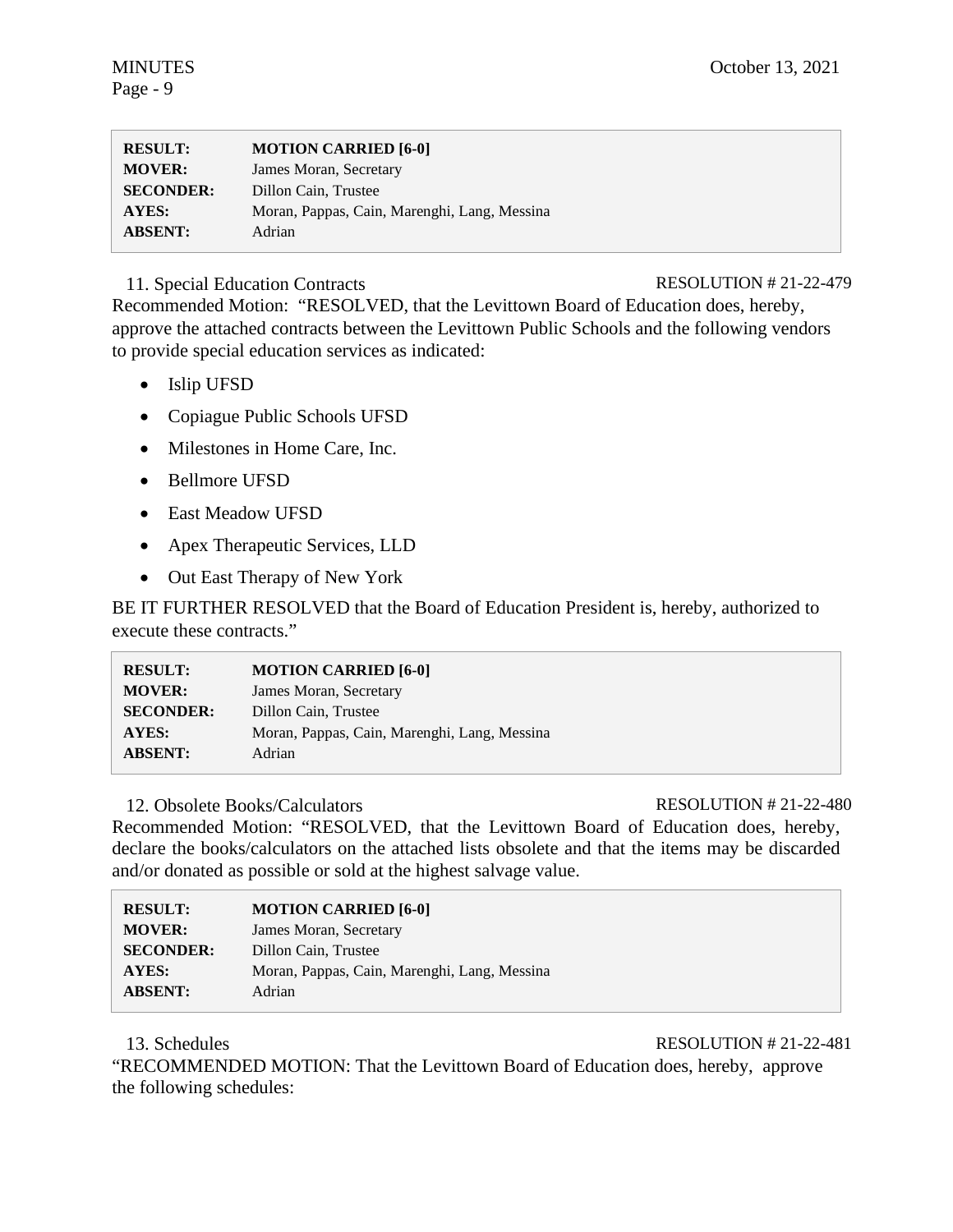- 1001 "Resignations/Terminations, Certified Personnel"
- 1002 "Resignations/Terminations, Non-Instructional Personnel"
- 1003 "Appointments, Certified Personnel"
- 1004 "Coaching"
- 1005 "Consultants"
- 1006 "Extra-Curricular"
- 1007 "Leave of Absence, Certified Personnel"
- 1008 "Appointments, Non-Instructional Personnel"
- 1009 "Salary Change, Certified Personnel"
- 1010 "Students with Disabilities"

| <b>RESULT:</b>   | <b>MOTION CARRIED [6-0]</b>                  |
|------------------|----------------------------------------------|
| <b>MOVER:</b>    | James Moran, Secretary                       |
| <b>SECONDER:</b> | Dillon Cain, Trustee                         |
| <b>AYES:</b>     | Moran, Pappas, Cain, Marenghi, Lang, Messina |
| <b>ABSENT:</b>   | Adrian                                       |
|                  |                                              |

# V. ACTION ITEMS

A. New Business

# 1. Gifts to Schools RESOLUTION # 21-22-482

Recommended Motion: "RESOLVED, that the Levittown Board of Education does, hereby, accept with thanks the following gifts:

- One box of ladies handkerchiefs from the 1960s and 1970s to be donated to the Division Avenue High School Art Department from Mr. Barry "Jake" Richter, 3487 Jerusalem Avenue, Wantagh, NY 11793
- Approximately  $10 12$  cartons of assorted magazines as listed on the attached to be donated to the Division Avenue High School Art Department from Mr. Barry "Jake" Richter, 3487 Jerusalem Avenue, Wantagh, NY 11793."

| <b>RESULT:</b>   | <b>MOTION CARRIED [6-0]</b>                  |
|------------------|----------------------------------------------|
| <b>MOVER:</b>    | Michael Pappas, Trustee                      |
| <b>SECONDER:</b> | Jennifer Messina, Vice President             |
| AYES:            | Moran, Pappas, Cain, Marenghi, Lang, Messina |
| <b>ABSENT:</b>   | Adrian                                       |

# VI. AD HOC - NONE